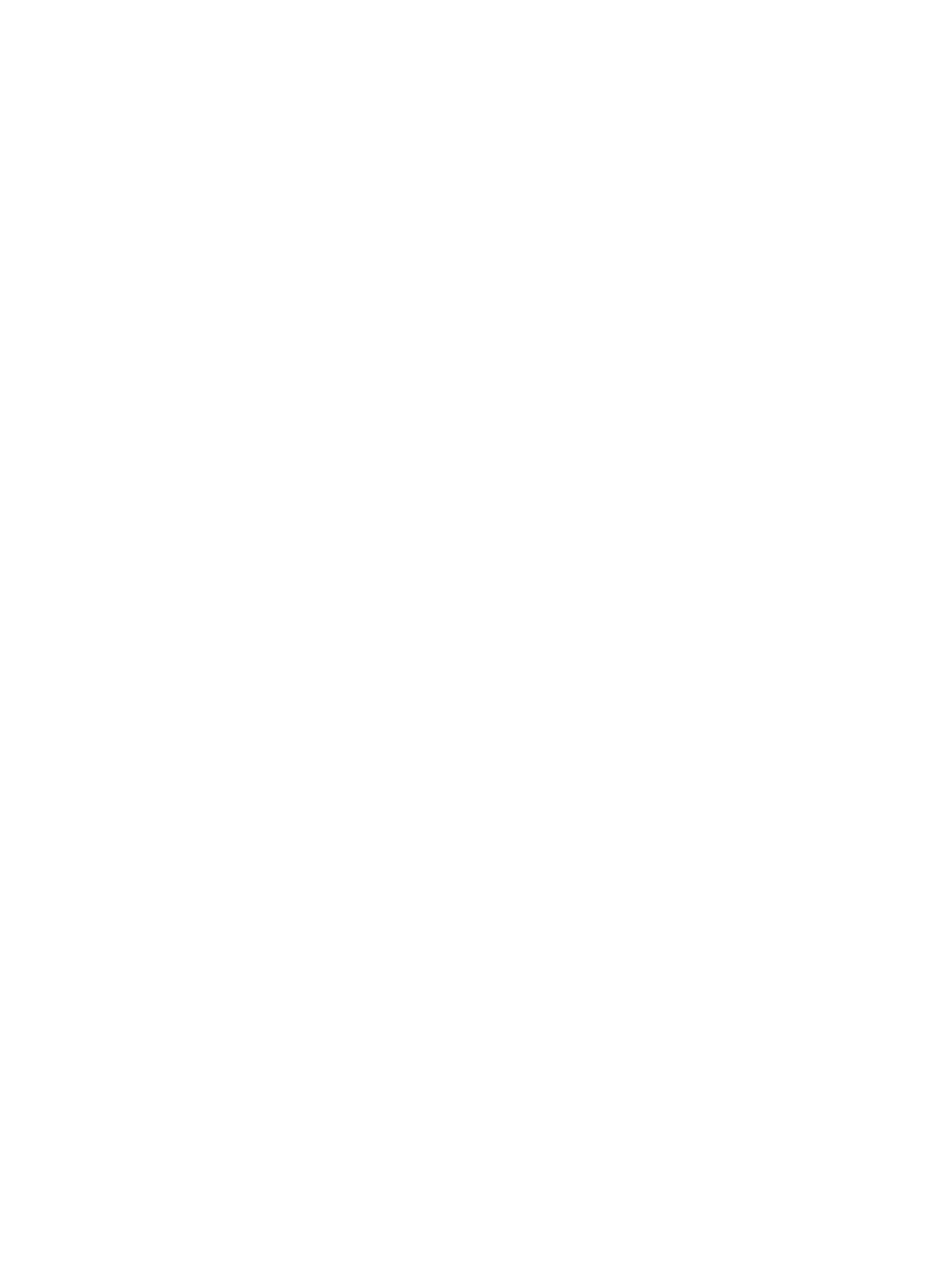#### **Published by the UK Systems Society under Creative Commons Licence (CC-BY)**

*Registered office:* Sidelands, Nutgrove Lane, Chew Magna, BRISTOL, BS40 8PU

#### *Registered Charity, No: 1078782*

**President Editor-in-Chief:** *Systemist* Professor Frank Stowell Professor Frank Stowell **Treasurer & Company Secretary** University of Portsmouth Ian Roderick Portsmouth **Secretary to the Board** Hampshire PO1 2EG

Gary Evans **Email:** e[ditor-in-chief@systemist.org.uk](mailto:editor-in-chief@systemist.org.uk)

#### **Managing Editor:** *Systemist*

Dr Christine Welch Gatcombe House, Copnor Road Portsmouth PO3 5EJ Tel: +44 2392 16 0254 Email: [editor@systemist.org.uk](mailto:editor@systemist.org.uk)

The material published in the journal does not necessarily reflect the views of the Management Committee or the Editorial Board. The responsibility for the contents of any material posted within the Proceedings remains with the author(s).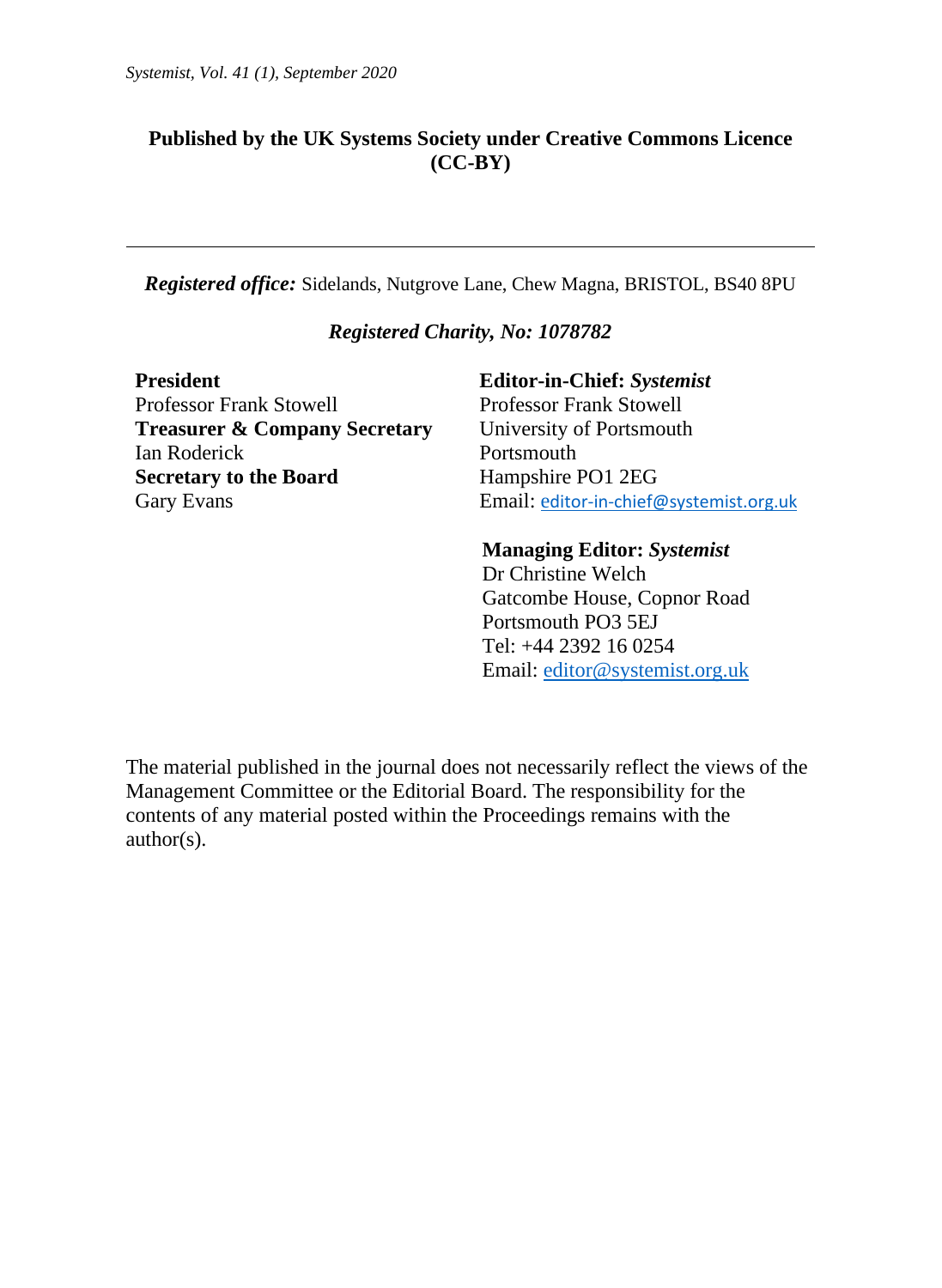# **Identity Within Constraints Processes of Systemic Anthropology**

Lucia Urbani Ulivi, Catholic University in Milan, Italy

#### Primavera Fisogni, La Provincia

*What makes the identity of a person at a time or through time has been an open question for philosophy since the very idea of the individual Self failed the scrutiny of Hume (A Treatise of Human Nature, 1739). If we accept Humean skepticism, we are forced to reject the strong confidence we have of being an individual, and if we refuse the denial made by Hume we must find reasons to support our view. Since traditional conceptual patterns explored by philosophers have proved unable to find any valuable answer to Hume's challenge, our first move is to introduce new concepts, better suited for this task. Human identity deserves any renewed comprehension efforts since what we think we are will not remain an academic exercise, but will strongly influence the way we behave in our community.* 

*In this paper we focus upon identity according to System Thinking (Bertalanffy, 1967; Urbani Ulivi, ed. 2019 a; 2019 b), that drafts attention to whole entities and to their properties, and inclined the research to the concept of "system", which is valuably applied across the disciplines.* 

*We also introduce the concept of "constraint" developed mainly in biology (Bizzarri, 2020) suggesting that identity is the result of an individual process moving within particular constraints. In this frame consciousness – intended as a conscious and explicit thought – can be interpreted as an emergence (or a systemic property) of continuous interactions between (stable) constraints and (fluid) processes, where unity is allowed by coherence, which maintains stability despite systemic perturbations. Hence identity can be framed into a new philosophical perspective, where traditional concepts, considered as worn and inadequate, are fully rewritten. In the light of this investigation it will be argued that 1) consciousness stimulates top-down changes on both the body and the tacit thought and 2) the enlargement of consciousness is highly encouraged to accomplish harmonic interactions among inferior/superior levels of the human beings. On this basis it will be possible to sketch some main traits of ethics as an emergent collective phenomenon.*

Keywords: identity, process, constraints, system thinking, ethics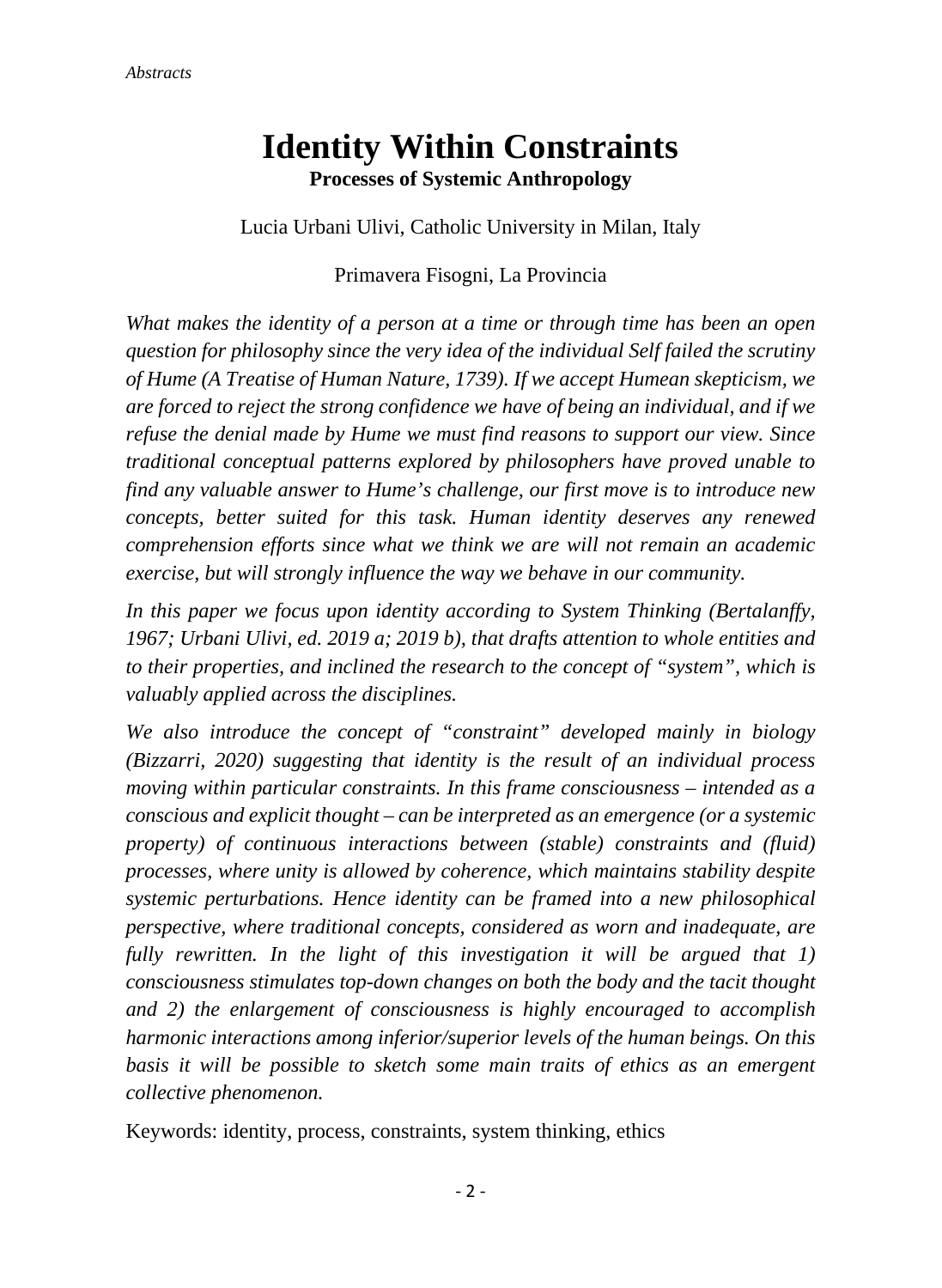## **Critical systems thinking and practice: what has been done and what needs doing**

Dr Michael Jackson, OBE Emeritus Professor, Centre for Systems Studies University of Hull, UK

*Critical systems thinking and practice began in the 1980s and is now an established part of the systems thinking tradition. Nearly 40 years later, it is possible to look back at what it has achieved in its lifetime and at what still needs doing if it is to fulfil its potential. To reach its conclusions, this review considers both the theory and principles underpinning the approach and the translation of those into practice.* 

Keywords: systems thinking, critical systems thinking, critical systems practice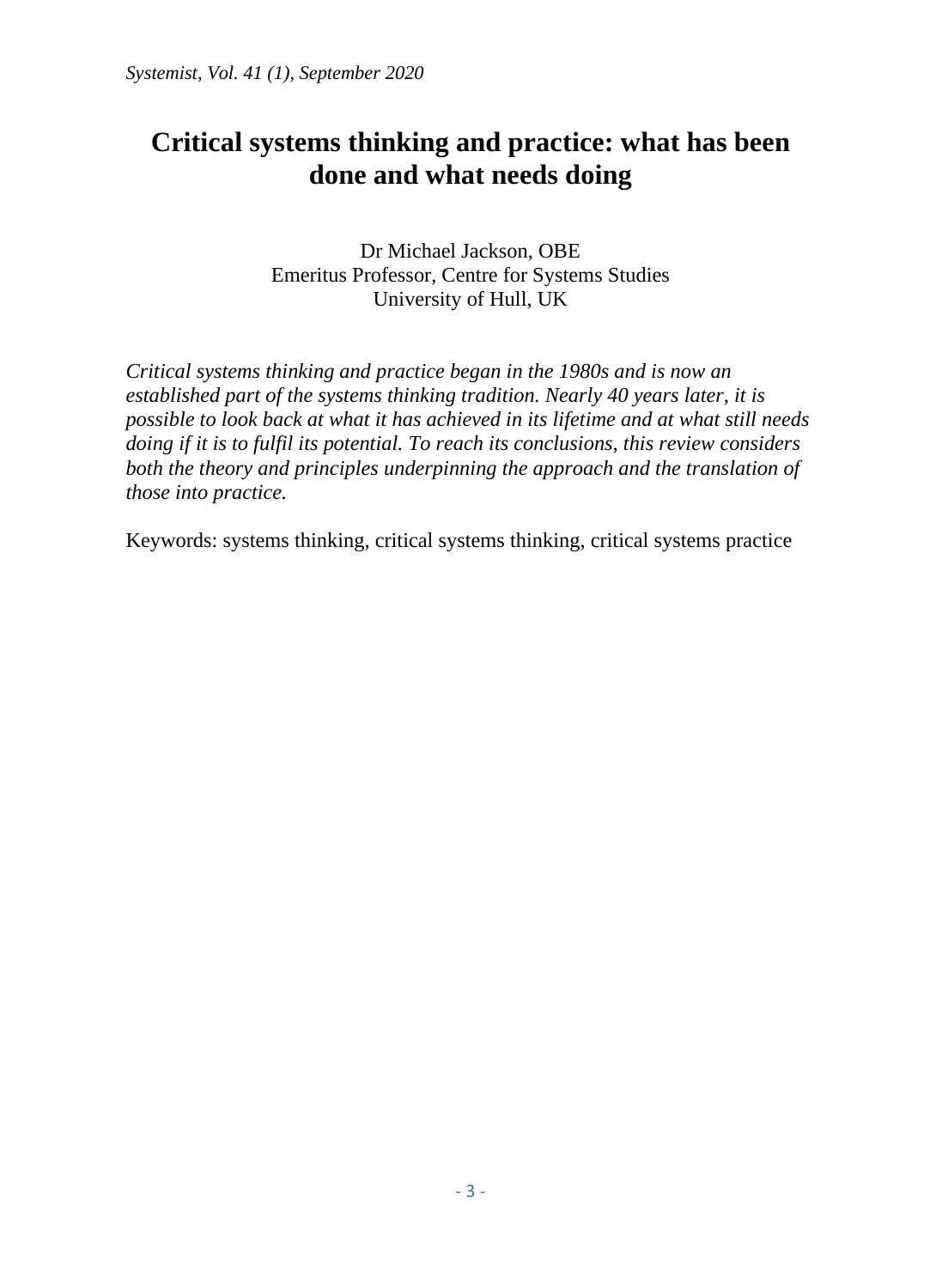## **Soft Systems Thinking in the 'Information Age'**

Prof. Frank Stowell, University of Portsmouth, UK

"Everything we hear is an opinion, not a fact. Everything we see is a perspective, not the truth." Marcus Aurelius161 to 180 AD.

*Many of us are in a state of information overload. We are overwhelmed with 'information' in all its forms each day. Information overload prevents us from thinking about it in a rational way. In this paper I consider if the ideas underpinning soft systems can help to create a 'firewall ' between being subsumed by the sheer weight of information and evaluating what it contains. To do this I return to the notion of phenomenology that underpins soft systems thinking. Phenomenology is that realm of intentional consciousness that enables the phenomenologist to develop a radically unprejudiced justification of their basic views on the world and of himself and explore their rational interconnections. Similarly, in soft systems we acknowledge that reality is formed by sensation and fashioned by experience. It is not exclusively a process of thought, (although this may shape how we process our experience), for us the world exists as the result of a subjective appreciation of it. In this paper I explore how soft systems thinking through the 'method' of phenomenology might be a valuable skill in coping with information overload.* 

Key Words: Soft Systems; Phenomenology; Information overload.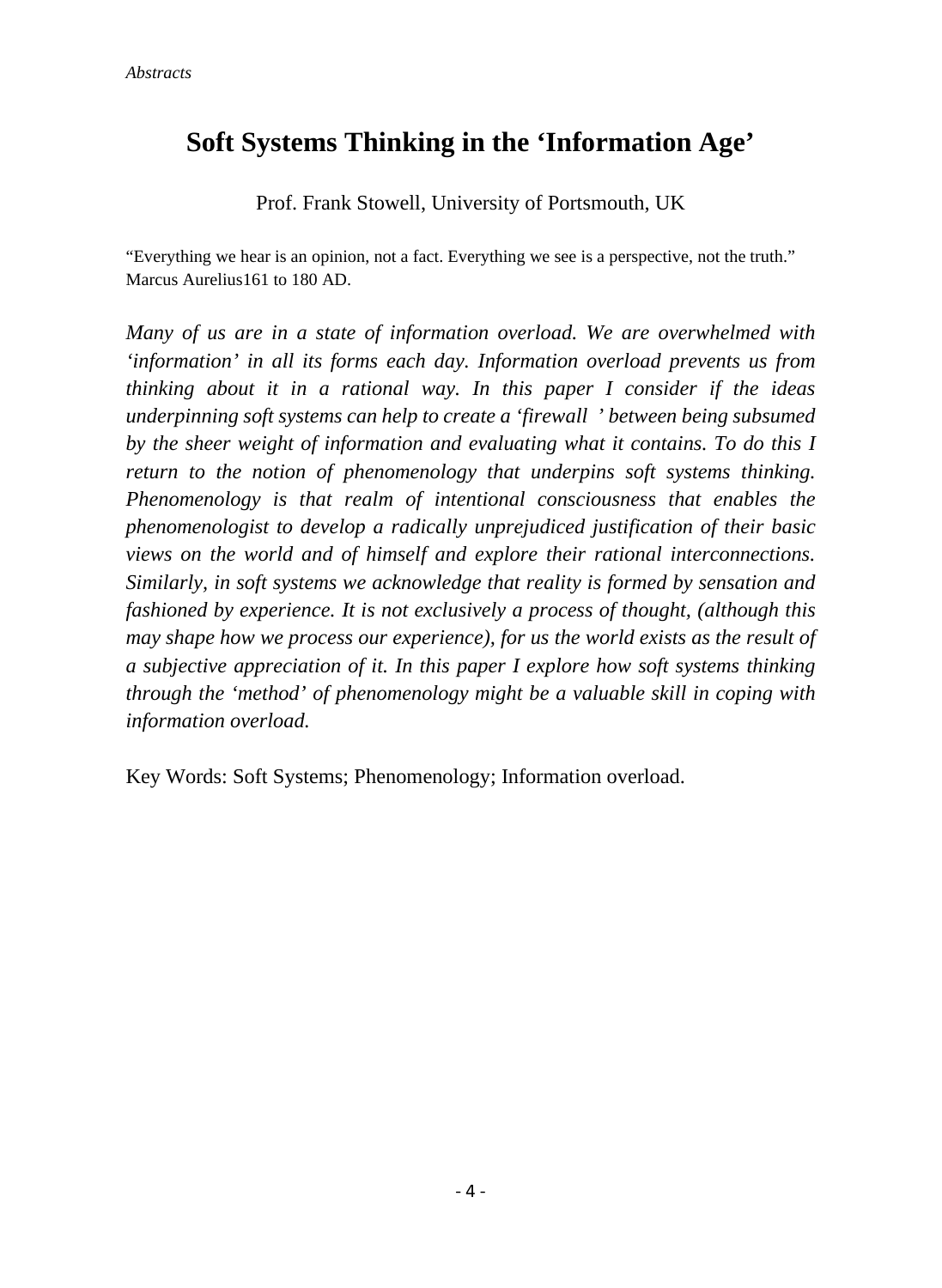#### **Exploring the Notion of** *Information Content* **for Information Systems**

Xiaoping Shen<sup>1</sup>, Lishuan Qin<sup>2</sup> and Junkang Feng<sup>3</sup>

<sup>1,2</sup>Beijing Union University, China [{xiaoping.shen, lishuan.qin}@buu.edu.cn](mailto:xiaoping.shen,%20lishuan.qin%7d@buu.edu.cn) 3 Database Technology Research Group School of Computing, Engineering and Physical Sciences University of the West of Scotland, United Kingdom [junkang.feng@uws.ac.uk](mailto:junkang.feng@uws.ac.uk) (Correspondence Author)

*In studies of information systems, the notion of information content is not always explicitly defined. For example, in the field of information integration there are two major approaches namely structural and semantic. However, neither defines the crucial concept 'information'. For another example, in the field of databases, the information content of a database is seen as all possible instances of the database. We believe that this is not satisfactory. In this paper, we explore how we may approach and formulate the notion of information content of an information system. However, there does not seem to be consensus about the ways of thinking about information. We therefore draw on a particular stream in the study of information in the literature, namely qualitative information theories including Dretske's semantic theory of information and Devlin's 'infon' theory, whereby we construct a conceptual framework consisting of information source, bearer and receiver. We use this framework to look at information systems and explore the notion of information content of them. Then we show how this approach may be applied to formulating information content mapping for information integration. Our work presented here is an attempt to find out whether the qualitative information theories that we follow are enlightening and helpful for exploring the notion of information content for information systems, and we find that they are.* 

Keywords: Qualitative information theories, Information System, Information Content, Infon Theory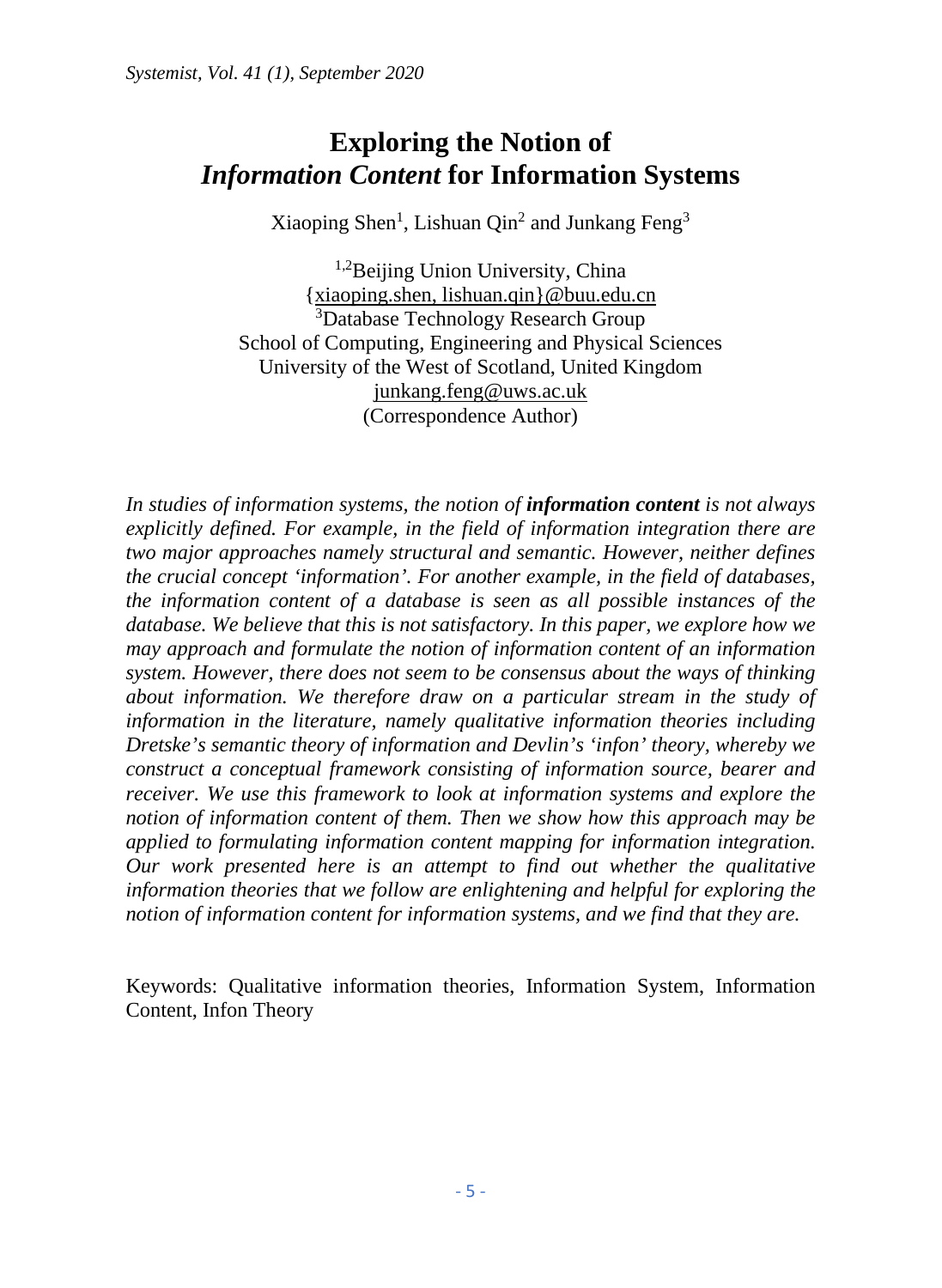#### **An autopoietic approach to assessing the impact of TCM Qigong exercise on wellbeing: A feasibility study**

Petia Sice<sup>1</sup>, Garry Elvin<sup>1</sup>, Lee Walton<sup>1</sup>, Chirine Riachy<sup>1</sup>, Corinna Zink<sup>1</sup>, Laurie Rauch<sup>2</sup>, Yilun Shang<sup>1</sup>

<sup>1</sup>Department of Computer and Information Sciences, Faculty of Engineering and Environment, Northumbria University, Newcastle City Campus, Newcastle-upon-Tyne, NE2 1XE, United Kingdom.

<sup>2</sup>Division of Exercise Science and Sports Medicine (ESSM), Department of Human Biology, University of Cape Town, Sports Science Institute of South Africa, Boundary Road, Newlands, Cape Town, South Africa.

*Research suggests that Traditional Chinese Medicine (TCM) Qigong practice leads to stress reduction, emotion regulation and enhanced immune function. This paper presents a feasibility study of impact of a Lung Benefiting and Strengthening Qigong Exercise* (健肺复原导引法) *on wellbeing. A wellbeing model grounded in autopoietic theory of self-organisation in living systems is used to inform the evaluation of impact and ensure reliability of the data. More specifically, data quality is enhanced by focusing the participants' awareness on their immediate embodied experience of physical, emotional and relational wellbeing, sense of meaning, kindness, valence and activation. Statistically significant differences for physical wellbeing with a large effect size (p=0.001, r= 0.645), emotional wellbeing with a large effect size (p=0.003, r= 0.598), sense of connection with a large effect size (p=0.007, r= 0.525), sense of meaning with a medium effect size (p=0.013, r=0.475), kindness with a medium effect size (p=0.019, r=0.441), valence with a large effect size (p=0.002, r=0.600), and a decrease in activation with a medium effect size (p=0.020, r=−0.436), were observed. It is concluded that TCM Qigong exercise may lead to positive relaxation or activation states or indeed to positive mood change that may have health benefits.* 

Keywords: qigong, wellbeing, self-awareness, autopoiesis, valence, activation, pyramid-K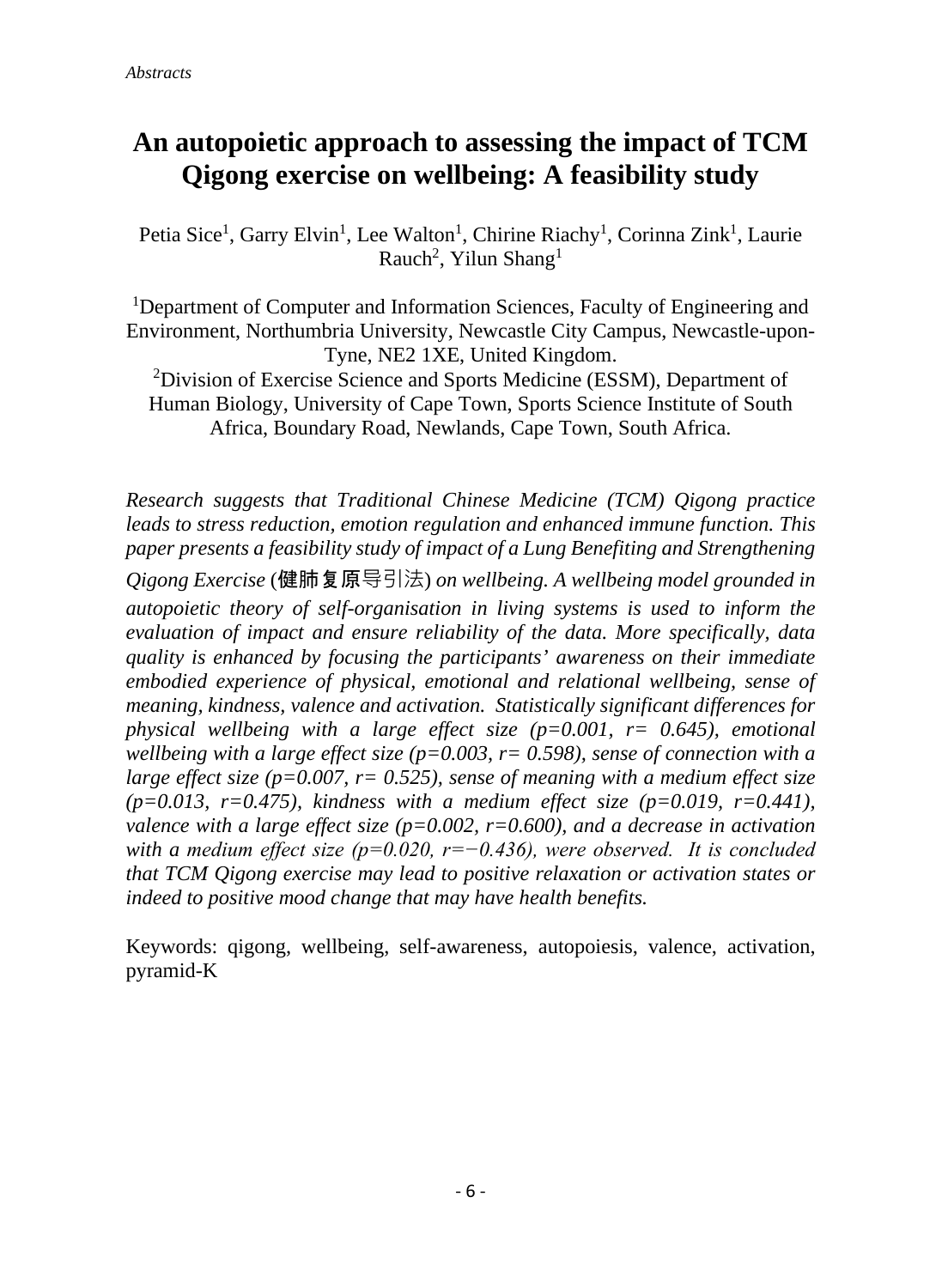# **Variety, innovation and readiness for change in organizations**

Dr Christine Welch<sup>1</sup>, Dr Tammi Sinha<sup>2</sup> and Christopher D. Milner<sup>1</sup> 1 Portsmouth Business School, UK 2 Winchester Business School, UK

*This paper considers organizations as dynamic open systems, seeking to maintain viable relationships with their environments. It recognizes the endemic nature of change and how modern organizations must respond by innovating in order to remain sustainable and progress, and must promote a culture of readiness. The possible tension between continuous improvement for efficiency in processes and a holistic perspective for innovation is noted, taking into account a need to capture contextual knowledge from all levels in the business. The authors suggest that the Viable Systems Model (Beer, 1985) may be a useful tool for reflection on design of effective management in a balanced and flexible organization. This model attempts to balance variety between organizations and their environments, and between operational units and management, through recursive levels of autonomy.* 

Keywords: Viable Systems; Requisite Variety; Innovation; Business Process Improvement.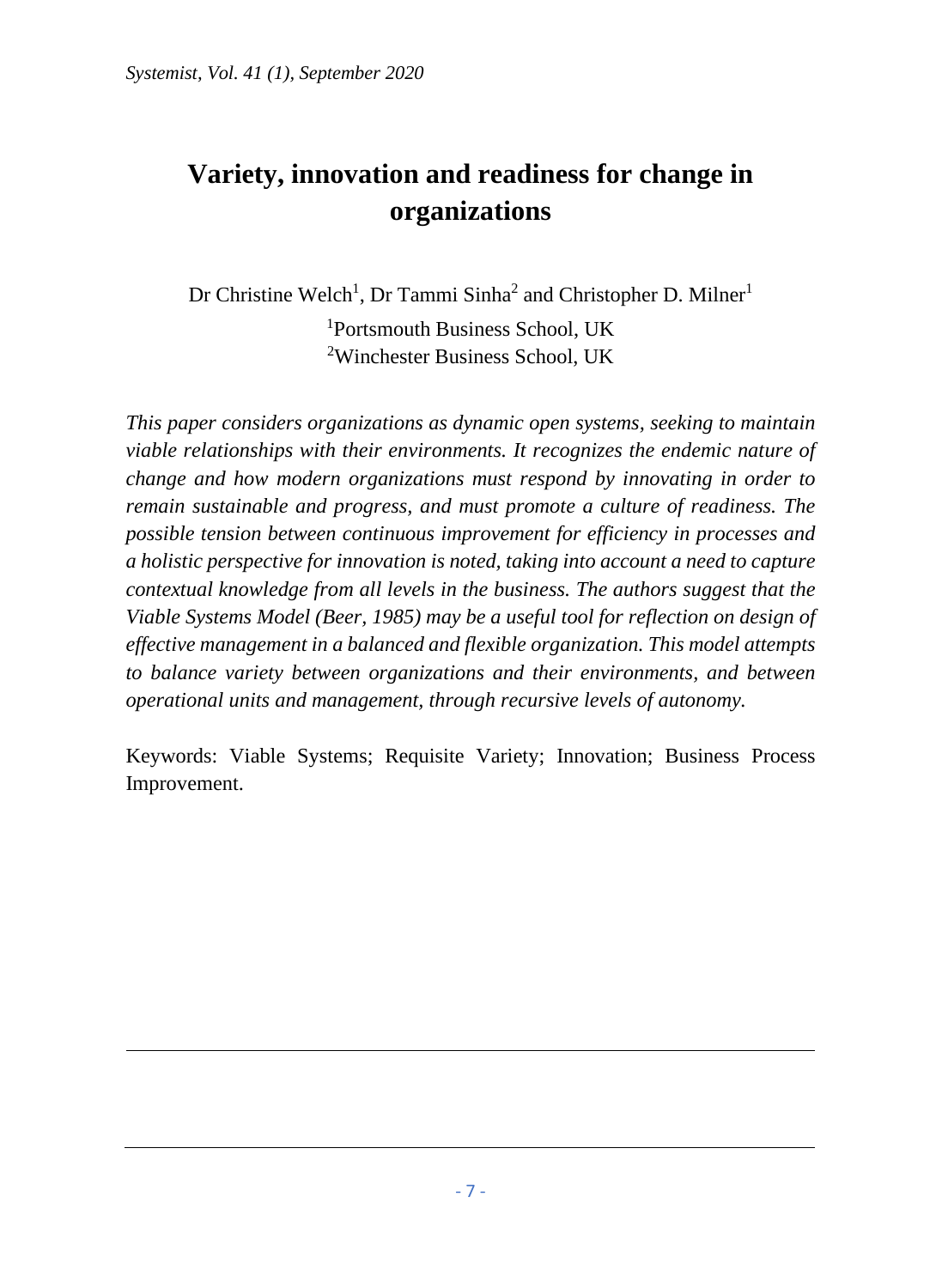# **UK SYSTEMS SOCIETY**

**Directors:**  Prof. Frank Stowell Ian Roderick

#### **Committee members**:

Gary Evans Petia Sice Christine Welch

# **UKSS Gold Medallists**

**Professor Russell Ackoff Professor Stafford Beer Dr Fritjof Capra Professor Peter Checkland Professor C. West Churchman Professor Humberto Maturana Sir Geoffrey Vickers**